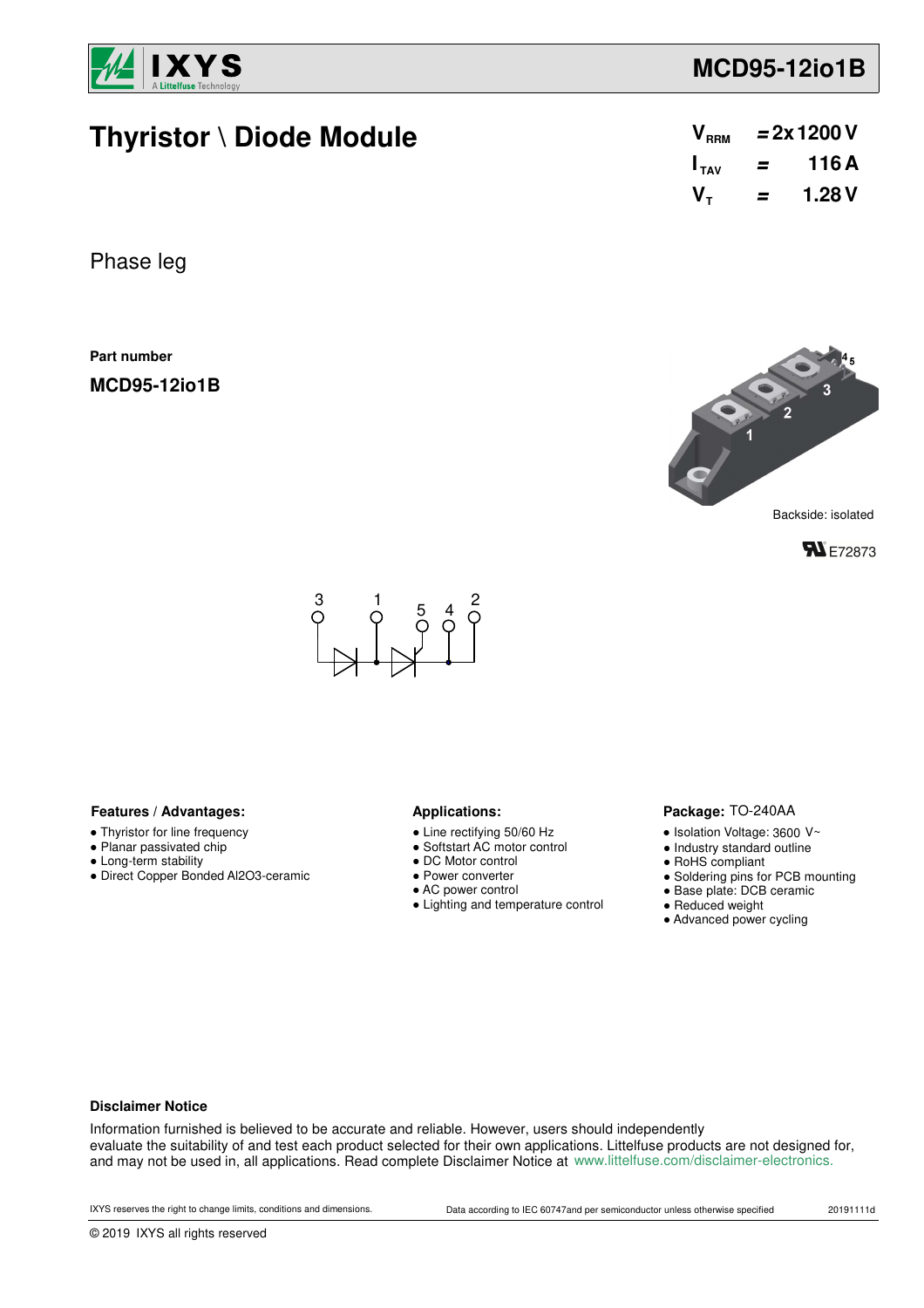

# **MCD95-12io1B**

| <b>Rectifier</b>          |                                                      |                                                                                   |                                                               | Ratings      |             |                         |
|---------------------------|------------------------------------------------------|-----------------------------------------------------------------------------------|---------------------------------------------------------------|--------------|-------------|-------------------------|
| Symbol                    | <b>Definition</b>                                    | <b>Conditions</b>                                                                 |                                                               | typ.<br>min. | max.        | <b>Unit</b>             |
| $\bm{V}_{\text{RSM/DSM}}$ | max. non-repetitive reverse/forward blocking voltage |                                                                                   | $T_{VJ} = 25^{\circ}C$                                        |              | 1300        | $\vee$                  |
| $V_{\tiny\text{RRM/DRM}}$ | max. repetitive reverse/forward blocking voltage     |                                                                                   | $\overline{T}_{vJ}$ = 25°C                                    |              | 1200        | $\vee$                  |
| $I_{R/D}$                 | reverse current, drain current                       | $V_{R/D} = 1200 V$                                                                | $T_{V,I} = 25^{\circ}C$                                       |              | 200         | μA                      |
|                           |                                                      | $V_{R/D} = 1200 V$                                                                | $T_{\nu J} = 125$ °C                                          |              | 5           | mA                      |
| $V_T$                     | forward voltage drop                                 | $I_T = 150 A$                                                                     | $T_{V,1} = 25^{\circ}C$                                       |              | 1.29        | $\vee$                  |
|                           |                                                      | $I_T = 300 A$                                                                     |                                                               |              | 1.50        | V                       |
|                           |                                                      | $I_T = 150 A$                                                                     | $T_{VJ} = 125$ °C                                             |              | 1.28        | $\overline{\mathsf{v}}$ |
|                           |                                                      | $I_T = 300 A$                                                                     |                                                               |              | 1.70        | V                       |
| I <sub>TAV</sub>          | average forward current                              | $T_c = 85^{\circ}$ C                                                              | $T_{VJ} = 125^{\circ}C$                                       |              | 116         | A                       |
| $I_{T(RMS)}$              | RMS forward current                                  | 180° sine                                                                         |                                                               |              | 182         | A                       |
| $V_{\tau_0}$              | threshold voltage                                    | for power loss calculation only                                                   | $T_{VJ} = 125$ °C                                             |              | 0.85        | $\vee$                  |
| r <sub>T</sub>            | slope resistance                                     |                                                                                   |                                                               |              | 2.4<br>0.22 | $m\Omega$               |
| $R_{thJC}$                | thermal resistance junction to case                  |                                                                                   |                                                               |              |             | K/W                     |
| $R_{thCH}$                | thermal resistance case to heatsink                  |                                                                                   |                                                               |              | 0.20        | K/W<br>W                |
| $P_{\text{tot}}$          | total power dissipation                              |                                                                                   | $T_c = 25^{\circ}C$                                           |              | 455         | kA                      |
| $I_{\text{TSM}}$          | max. forward surge current                           | $t = 10$ ms; (50 Hz), sine                                                        | $T_{v,i} = 45^{\circ}C$                                       |              | 2.25        |                         |
|                           |                                                      | $t = 8,3$ ms; (60 Hz), sine                                                       | $V_{\rm R} = 0 V$                                             |              | 2.43        | kA<br>kA                |
|                           |                                                      | $t = 10$ ms; (50 Hz), sine                                                        | $T_{VJ} = 125^{\circ}C$                                       |              | 1.92        | kA                      |
|                           |                                                      | $t = 8,3$ ms; (60 Hz), sine                                                       | $V_{B} = 0 V$                                                 |              | 2.07        |                         |
| 12t                       | value for fusing                                     | $t = 10$ ms; (50 Hz), sine                                                        | $T_{VJ} = 45^{\circ}C$                                        |              | 25.3        | kA <sup>2</sup> s       |
|                           |                                                      | $t = 8,3$ ms; (60 Hz), sine                                                       | $V_R = 0 V$                                                   |              | 24.6        | kA <sup>2</sup> s       |
|                           |                                                      | $t = 10$ ms; (50 Hz), sine                                                        | $T_{VJ} = 125^{\circ}C$                                       |              | 18.3        | kA <sup>2</sup> S       |
|                           |                                                      | $t = 8,3$ ms; (60 Hz), sine                                                       | $V_{\rm R} = 0 V$                                             |              | 17.7        | kA <sup>2</sup> S       |
| $C_{J}$                   | junction capacitance                                 | $V_R = 400V$ f = 1 MHz                                                            | $T_{VJ} = 25^{\circ}C$                                        |              | 119         | pF                      |
| $P_{GM}$                  | max. gate power dissipation                          | $t_{\rm p} = 30 \,\mu s$                                                          | $T_c = 125^{\circ}C$                                          |              | 10          | W                       |
|                           |                                                      | $t_{\rm p} = 300 \,\mu s$                                                         |                                                               |              | 5           | W                       |
| $P_{\text{GAV}}$          | average gate power dissipation                       |                                                                                   |                                                               |              | 0.5         | W                       |
| $(di/dt)_{cr}$            | critical rate of rise of current                     | $T_{V,1} = 125 \degree C$ ; f = 50 Hz                                             | repetitive, $I_T = 250$ A                                     |              | 150         | $A/\mu s$               |
|                           |                                                      | $t_P$ = 200 $\mu$ s; di <sub>G</sub> /dt = 0.45 A/ $\mu$ s; -                     |                                                               |              |             |                         |
|                           |                                                      | $I_G = 0.45$ A; $V = \frac{2}{3} V_{DRM}$                                         | non-repet., $I_T = 116$ A                                     |              |             | 500 A/µs                |
| $(dv/dt)_{cr}$            | critical rate of rise of voltage                     | $V = \frac{2}{3} V_{DBM}$                                                         | $T_{VJ} = 125$ °C                                             |              | 1000        | $V/\mu s$               |
|                           | gate trigger voltage                                 | $R_{GK} = \infty$ ; method 1 (linear voltage rise)<br>$V_{\rm p} = 6 V$           | $T_{VJ} = 25^{\circ}C$                                        |              | 2.5         | $\vee$                  |
| $\mathbf{V}_{\text{GT}}$  |                                                      |                                                                                   |                                                               |              | 2.6         | $\vee$                  |
|                           |                                                      |                                                                                   | $T_{\text{VJ}} = -40^{\circ}C$                                |              |             |                         |
| $I_{GT}$                  | gate trigger current                                 | $V_{D} = 6 V$                                                                     | $T_{VJ} = 25^{\circ}C$                                        |              | 150<br>200  | mA                      |
| $V_{GD}$                  | gate non-trigger voltage                             | $V_{D} = \frac{2}{3} V_{DBM}$                                                     | $T_{\text{VJ}} = -40^{\circ}C$<br>$\overline{T}_{vJ}$ = 125°C |              | 0.2         | mA<br>$\vee$            |
| $I_{GD}$                  | gate non-trigger current                             |                                                                                   |                                                               |              | 10          | mA                      |
| IL.                       | latching current                                     | $t_{p} = 10 \mu s$                                                                | $T_{VJ} = 25 °C$                                              |              | 450         | mA                      |
|                           |                                                      | $I_G = 0.45 A$ ; di <sub>g</sub> /dt = 0.45 A/µs                                  |                                                               |              |             |                         |
| $I_{\rm H}$               | holding current                                      | $V_{D} = 6 V R_{GK} = \infty$                                                     | $T_{VJ} = 25^{\circ}C$                                        |              | 200         | mA                      |
| $t_{gd}$                  | gate controlled delay time                           | $V_{D} = \frac{1}{2} V_{DBM}$                                                     | $T_{\text{VJ}} = 25^{\circ}C$                                 |              | 2           | μs                      |
|                           |                                                      | $I_G = 0.45A$ ; di <sub>G</sub> /dt = 0.45 A/µs                                   |                                                               |              |             |                         |
| $t_{q}$                   | turn-off time                                        | $V_R = 100 V$ ; $I_T = 150A$ ; $V = \frac{2}{3} V_{DRM}$ T <sub>VJ</sub> = 100 °C |                                                               |              | 185         | μs                      |
|                           |                                                      | di/dt = 10 A/µs dv/dt = 20 V/µs $t_p = 200 \mu s$                                 |                                                               |              |             |                         |
|                           |                                                      |                                                                                   |                                                               |              |             |                         |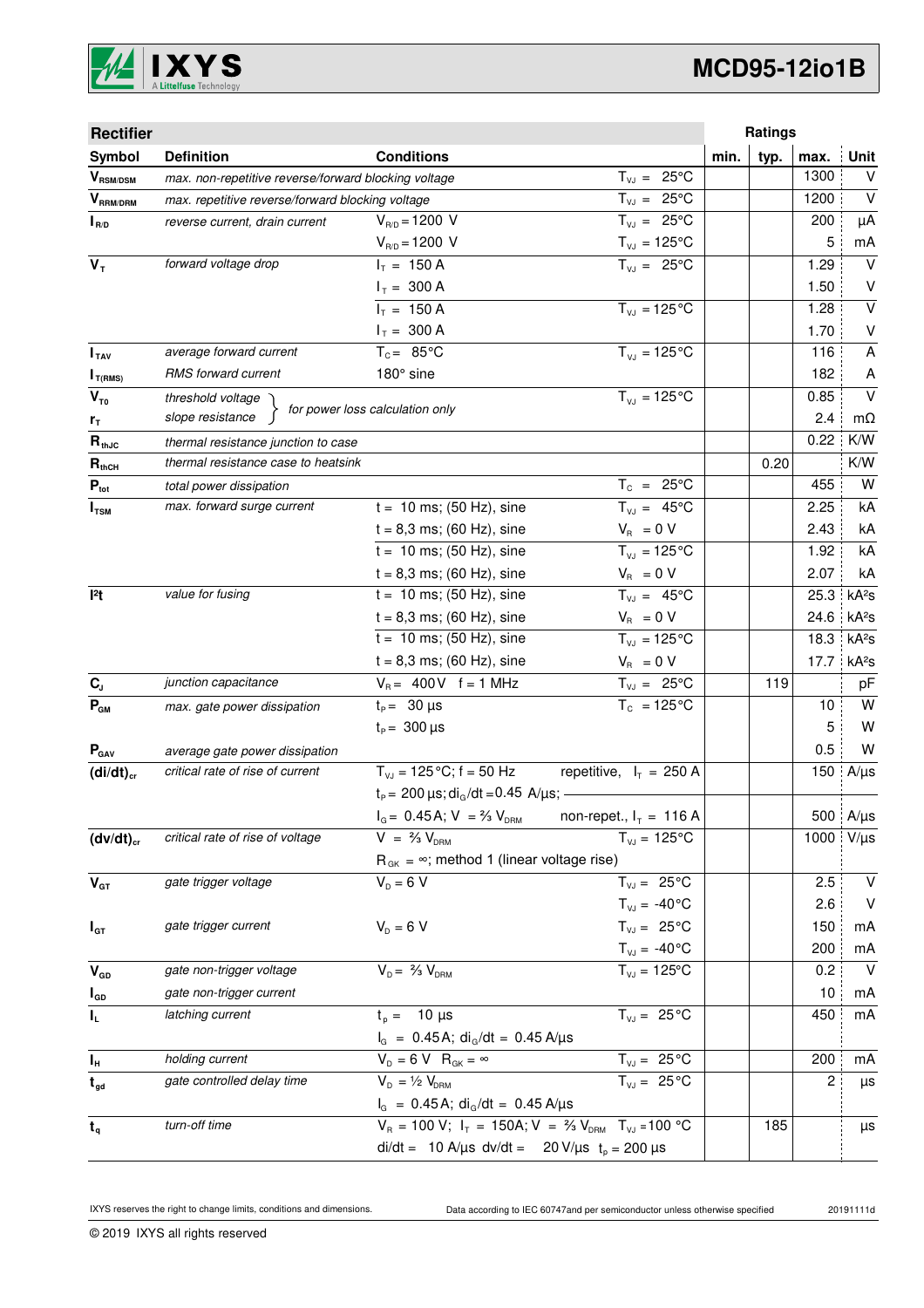

| Package                 | <b>TO-240AA</b>              |                                                              |                            |      |      | Ratings |                |             |
|-------------------------|------------------------------|--------------------------------------------------------------|----------------------------|------|------|---------|----------------|-------------|
| Symbol                  | <b>Definition</b>            | <b>Conditions</b>                                            |                            |      | min. | typ.    | max.           | Unit        |
| I <sub>RMS</sub>        | <b>RMS</b> current           | per terminal                                                 |                            |      |      |         | 200            | A           |
| $T_{\nu J}$             | virtual junction temperature |                                                              |                            |      | -40  |         | 125            | °C          |
| $T_{op}$                | operation temperature        |                                                              |                            |      | -40  |         | 100            | $^{\circ}C$ |
| $\mathsf{T}_{\sf{stg}}$ | storage temperature          |                                                              |                            |      | -40  |         | 125            | °C          |
| Weight                  |                              |                                                              |                            |      |      | 81      |                | g           |
| $M_{\rm p}$             | mounting torque              |                                                              |                            |      | 2.5  |         | 4              | Nm          |
| $M_{+}$                 | terminal torque              |                                                              |                            |      | 2.5  |         | $\overline{4}$ | Nm          |
| $d_{\mathsf{Spp/App}}$  |                              | creepage distance on surface   striking distance through air | terminal to terminal       |      | 9.7  |         |                | mm          |
| $d_{\text{sph/Apb}}$    |                              |                                                              | terminal to backside       | 16.0 | 16.0 |         |                | mm          |
| v<br><b>ISOL</b>        | <i>isolation</i> voltage     | $= 1$ second                                                 |                            |      |      |         |                | V           |
|                         |                              | $= 1$ minute                                                 | 50/60 Hz, RMS; IsoL ≤ 1 mA | 3000 |      |         | v              |             |



Date Code

| Orderina | )rderina<br>Number      | Marking<br>on Product | Deliverv Mode | $\cdot$ .<br>Quantity | Code No. |
|----------|-------------------------|-----------------------|---------------|-----------------------|----------|
| Standard | <b>MCD95-</b><br>12io1B | MCD95<br>12io1B<br>∼- | ∽<br>Вох      | 36                    | 469467   |

| <b>Similar Part</b> | Package     | Voltage class |
|---------------------|-------------|---------------|
| MCMA110PD1200TB     | TO-240AA-1B | 1200          |
| MCMA140PD1200TB     | TO-240AA-1B | 1200          |

|                     | <b>Equivalent Circuits for Simulation</b> |                  | * on die level | $T_{\rm{VJ}} = 125^{\circ}C$ |
|---------------------|-------------------------------------------|------------------|----------------|------------------------------|
|                     | $R_0$ –                                   | <b>Thyristor</b> |                |                              |
| $V_{0 \text{ max}}$ | threshold voltage                         | 0.85             |                |                              |
| $R_{0 \text{ max}}$ | slope resistance *                        |                  |                | mΩ                           |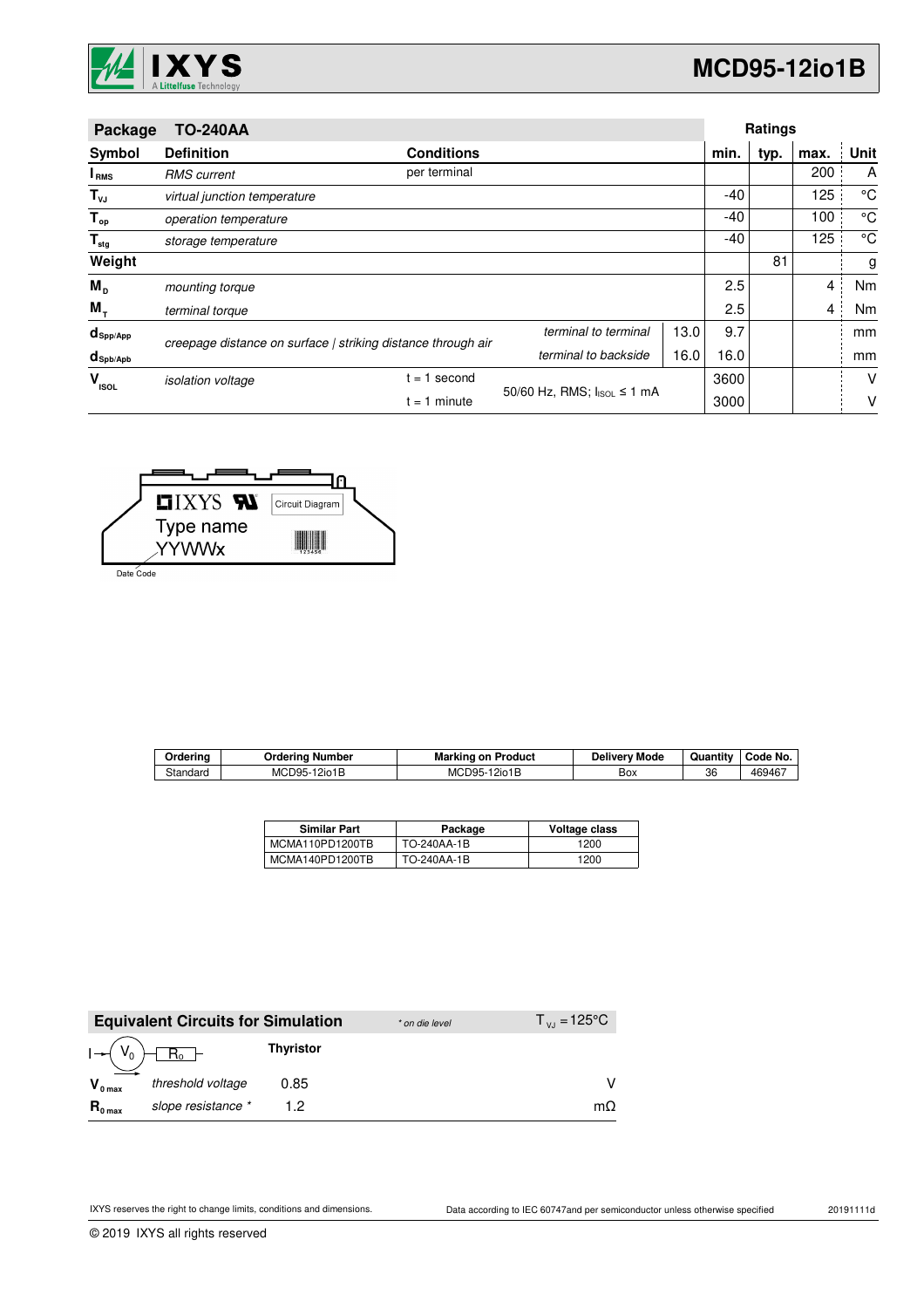



 **Outlines TO-240AA**





Optional accessories for modules

Keyed gate/cathode twin plugs with wire length = 350 mm, gate = white, cathode = red Type ZY 200L (L = Left for pin pair 4/5) UL 758, style 3751

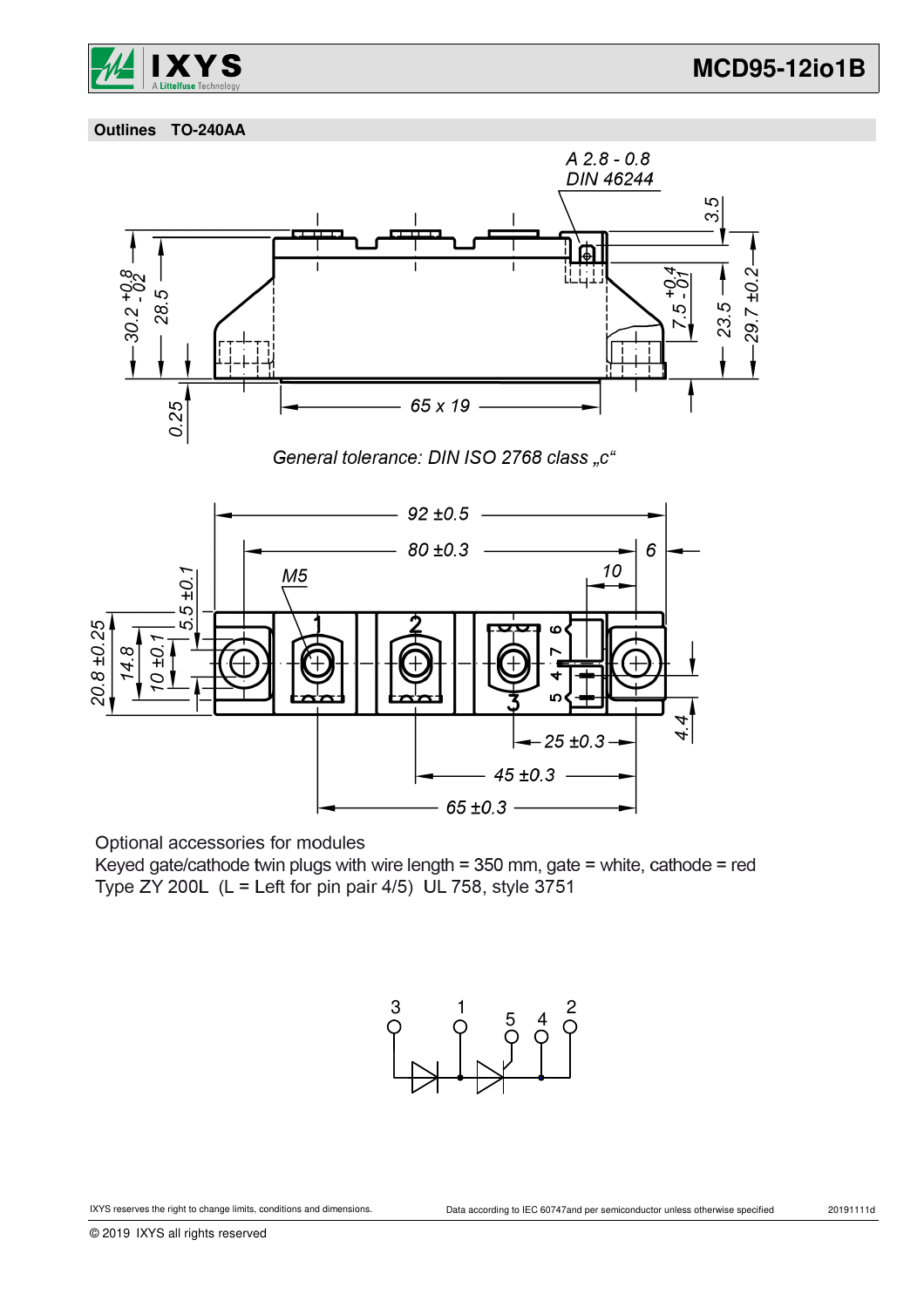

 $180°$  sin 120 ° , 60° Π 30° JL

DC

### **Thyristor**



Fig. 1 Surge overload current  $I_{TSM}$ , I<sub>FSM</sub>: Crest value, t: duration



Fig. 2  $I<sup>2</sup>t$  versus time (1-10 ms)



Fig. 4 Power dissipation vs. on-state current & ambient temperature (per thyristor or diode)



Fig. 6 Three phase rectifier bridge: Power dissipation vs. direct output current and ambient temperature



© 2019 IXYS all rights reserved



 $T_c$ <sup>c</sup>C<sub>]</sub>

Fig. 3 Max. forward current at case temperature

0 25 50 75 100 125 150

 $\Omega$ 

50

100

**ITAVM**

**[A]**

150

200

250